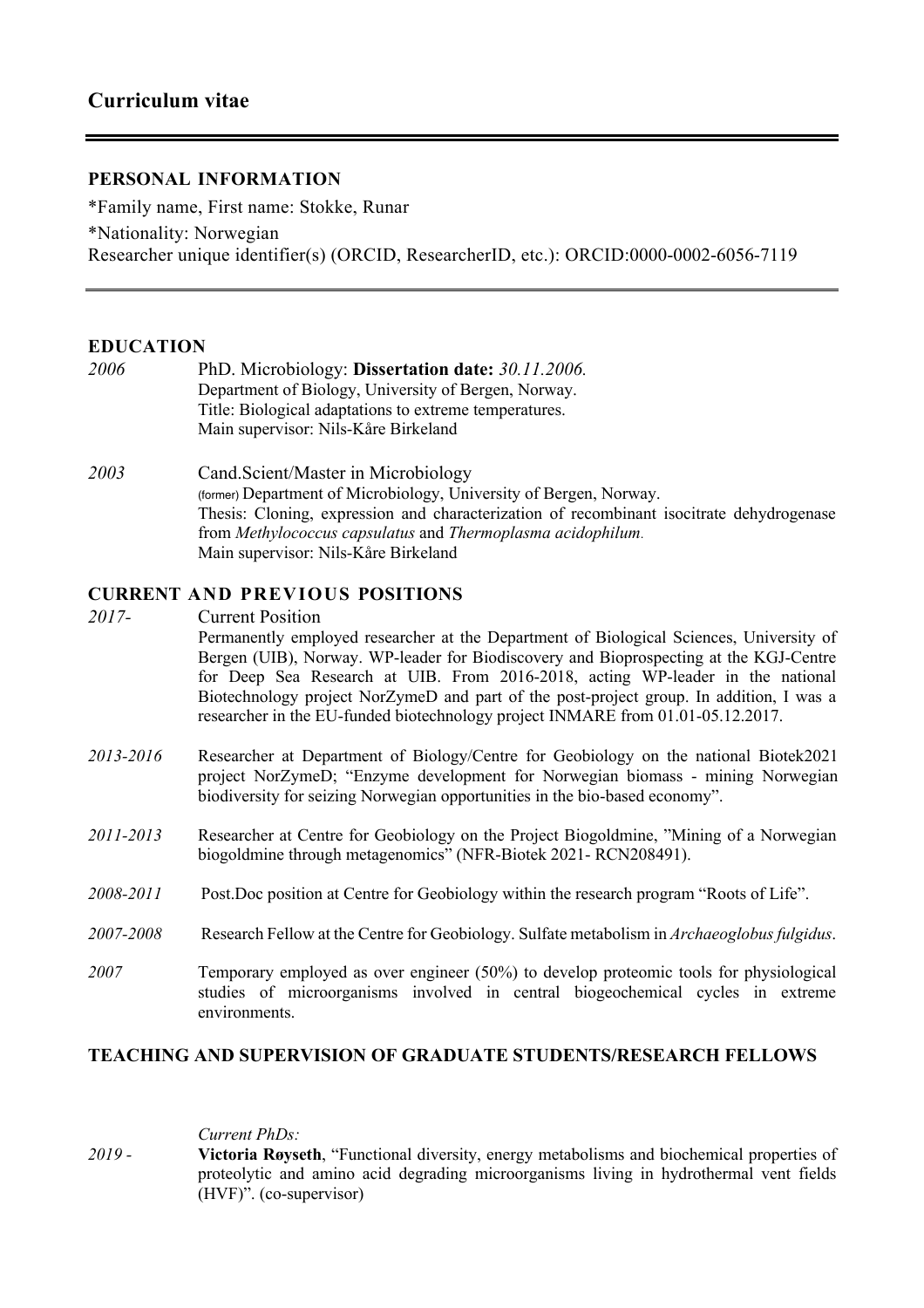- *2018 - Petra Hribovsek (GEO) –* main supervisor. The PhD-position is associated to the KGJ Centre for Deep Sea Research and WP6; Bioprospecting and Biodiscovery.
- *2018 -* **Francesca Vulcano** (BIO) "Anaerobic alkane oxidation at Loki's castle barite field: microbial physiology at the basis of hydrocarbons cycling". (Co-supervisor).

### *Former PhDs:*

*2010-2017* **William Hocking**, "Energy conservation mechanisms in the sulfate respiring archaeon Archaeoglobus fulgidus VC16 - assessed by transcriptome profiling and comparative genomics" (dissertation June 2015, co-supervisor). **Juliane Wissuwa**, "The Arctic Mid-Ocean Ridge Vent Fields - A Valuable Resource for Marine Bioprospecting?" (dissertation May 2016, co-supervisor). **Anders Schouw**, "Isolation and genome analysis of Vallitalea guaymasensis L81; energy metabolism, syntrophy and applications" (dissertation June 2018, co-supervisor)

### *Master students:*

- *2020 -* **Sondre Olai Spjeld**, will start his Master thesis January 2020 (Main supervisor).
- *2009-2015* **Sepideh Mostafavi**, Metagenome-based analysis of the functional potential of a marine sediment community dominated by ANME-2c (Graduated 2015, Grade A, co-supervisor). Sophie Radeke, Diversity, function and interactions of anaerobic methanotrophs in Loki's Castle Vent Field. (Graduated, 2015, Grade B, co-supervisor). **Carina Magnussen**, Genekspresjon av karbonmonoksid dehydrogenase/acethyl-CoA syntase komplekset og sat-ORF2-aprBA operonet i *Archaeoglobus fulgidus* (Graduated 2010, Grade B, co-supervisor).

#### **RESEARCH CRUISE**

June/July 2019 16 days research cruise to the Arctic mid-ocean Ridge (AMOR) with the research Wessel G.O SARS.

June/July 2007 10 days research cruise to AMOR with the research Wessel G.O SARS.

### **Publications per September 2019 (24):**

- 24. Stepnov AA, Fredriksen L, Steen IH, **Stokke R**, Eijsink VGH. Identification and characterization of a hyperthermophilic GH9 cellulase from the Arctic Mid-Ocean Ridge vent field. PLoS One. 2019 Sep 6;14(9):e0222216. doi: 10.1371/journal.pone.0222216. eCollection 2019.
- 23. Fredriksen L, **Stokke R**, Jensen MS, Westereng B, Jameson JK, Steen IH, Eijsink VGH. Discovery of a Thermostable GH10 Xylanase with Broad Substrate Specificity from the Arctic Mid-Ocean Ridge Vent System. *Appl Environ Microbiol.* 2019 Mar 6;85(6).
- 22. Vuoristo KS, Fredriksen L, Oftebro M, Arntzen MØ, Aarstad OA, **Stokke R**, Steen IH, Hansen LD, Schüller RB, Aachmann FL, Horn SJ, Eijsink VGH. Production, Characterization, and Application of an Alginate Lyase, AMOR\_PL7A, from Hot Vents in the Arctic Mid-Ocean Ridge. *J Agric Food Chem*. 2019 Feb 25
- 21. Le Moine Bauer S, Sjøberg AG, L'Haridon S, **Stokke R**, Roalkvam I, Steen IH, Dahle H. *Profundibacter amoris* gen. nov., sp. nov., a new member of the Roseobacter clade isolated from Loki's Castle Vent Field on the Arctic Mid-Ocean Ridge. *Int J Syst Evol Microbiol.* 2019 Feb 13.
- 20. Dahle H, Le Moine Bauer S, Baumberger T, **Stokke R**, Pedersen RB, Thorseth IH, Steen I H. Energy Landscapes in Hydrothermal Chimneys Shape Distributions of Primary Producers. *Front Microbiol*. 2018 Jul 16;9:1570.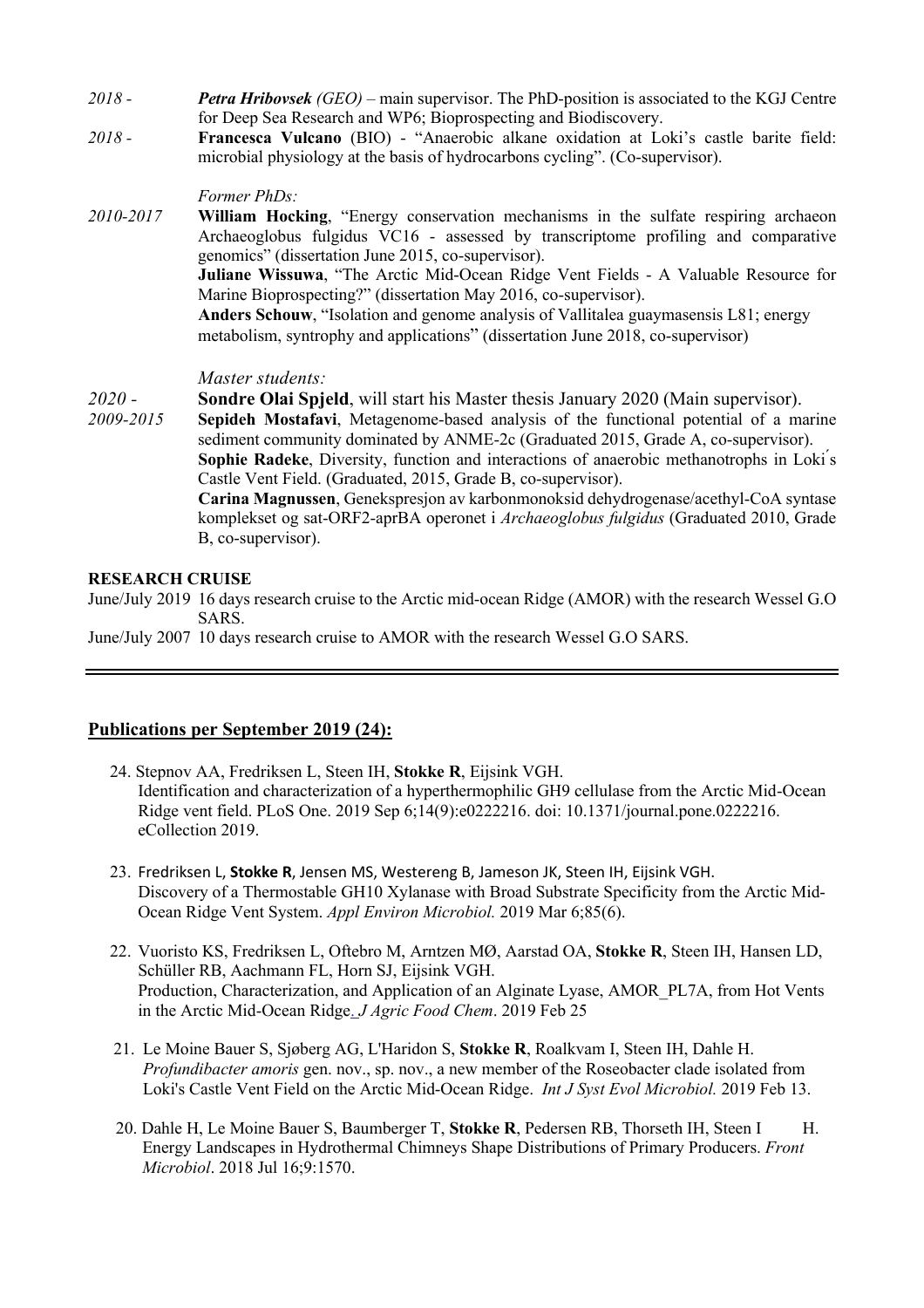- 19. Schouw A, Vulcano F, Roalkvam I, Hocking WP, Reeves E, **Stokke R**, Bødtker G, Steen IH. Genome Analysis of *Vallitalea guaymasensis* Strain L81 Isolated from a Deep-Sea Hydrothermal vent System. *Microorganisms* 2018 4;6(3).
- 18. Coscolin, C., Martinez-Martines, M., Chow, J., Bargiela, R., Garcia-Moyano, A., Bjerga, GEK., Bollinger, A., **Stokke, R**., Steen, IH., Golyshina, OV., Yakimov, MM., Jaeger, K-E., Yakunin, AF., Streit, WR., Golyshin, PN., Ferrer, M. Relationship between Substrate Promiscuity and Chiral Selectivity of Esterases from Phylogenetically and Environmentally Diverse Microorganisms. *Catalysts* 2018, 8, 10; doi:10.3390/catal8010010
- 17. Martínez-Martínez M, Coscolín C, Santiago G, Chow J, Stogios PJ, Bargiela R, Gertler C, Navarro-Fernández J, Bollinger A, Thies S, Méndez-García C, Popovic A, Brown G, Chernikova TN, García-Moyano A, Bjerga GEK, Pérez-García P, Hai T, Del Pozo MV, **Stokke R**, Steen IH, Cui H, Xu X, Nocek BP, Alcaide M, Distaso M, Mesa V, Peláez AI, Sánchez J, Buchholz PCF, Pleiss J, Fernández-Guerra A, Glöckner FO, Golyshina OV, Yakimov MM, Savchenko A, Jaeger KE, Yakunin AF, Streit WR, Golyshin PN, Guallar V, Ferrer M, The Inmare Consortium. Determinants and Prediction of Esterase Substrate Promiscuity Patterns. ACS Chem Biol. 2017 Dec 20. doi: 10.1021/acschembio.7b00996. [Epub ahead of print] PubMed PMID: 29182315.
- 16. Wissuwa J, Bauer SL, Steen IH, **Stokke R**. Complete genome sequence of Lutibacter profundi LP1(T) isolated from an Arctic deep-sea hydrothermal vent system. Stand Genomic Sci. 2017 Jan 7;12:5. doi: 10.1186/s40793-016-0219-x. eCollection 2017. PubMed PMID: 28078050; PubMed Central PMCID: PMC5219744.
- 15. Wissuwa J, **Stokke R**, Fedøy AE, Lian K, Smalås AO, Steen IH. Isolation and complete genome sequence of the thermophilic Geobacillus sp. 12AMOR1 from an Arctic deep-sea hydrothermal vent site. Stand Genomic Sci. 2016 Feb 24;11:16. doi: 10.1186/s40793-016-0137-y. eCollection 2016. PubMed PMID: 26913091; PubMed Central PMCID: PMC4765119.
- 14. Schouw A, Leiknes Eide T, **Stokke R**, Birger Pedersen R, Helene Steen I, Bødtker G. Abyssivirga alkaniphila gen. nov., sp. nov., an alkane-degrading, anaerobic bacterium from a deep-sea hydrothermal vent system, and emended descriptions of Natranaerovirga pectinivora and Natranaerovirga hydrolytica. Int J Syst Evol Microbiol. 2016 Apr;66(4):1724-34. doi: 10.1099/ijsem.0.000934. Epub 2016 Jan 28. PubMed PMID: 26822139.
- 13. Steen IH, Dahle H, **Stokke R**, Roalkvam I, Daae FL, Rapp HT, Pedersen RB, Thorseth IH. Novel Barite Chimneys at the Loki's Castle Vent Field Shed Light on Key Factors Shaping Microbial Communities and Functions in Hydrothermal Systems. Front Microbiol. 2016 Jan 7;6:1510. doi: 10.3389/fmicb.2015.01510. eCollection 2015. PubMed PMID: 26779165; PubMed Central PMCID: PMC4703759.
- 12. Roalkvam I, Drønen K, **Stokke R**, Daae FL, Dahle H, Steen IH. Physiological and genomic characterization of Arcobacter anaerophilus IR-1 reveals new metabolic features in Epsilonproteobacteria. Front Microbiol. 2015 Sep 16;6:987. doi: 10.3389/fmicb.2015.00987. eCollection 2015. PubMed PMID: 26441916; PubMed Central PMCID: PMC4584990.
- 11. Hocking WP, Roalkvam I, Magnussen C, **Stokke R**, Steen IH. Assessment of the Carbon Monoxide Metabolism of the Hyperthermophilic Sulfate-Reducing Archaeon Archaeoglobus fulgidus VC-16 by Comparative Transcriptome Analyses. Archaea. 2015 Aug 6;2015:235384. doi: 10.1155/2015/235384. eCollection 2015. PubMed PMID: 26345487; PubMed Central PMCID: PMC4543118.
- 10. **Stokke R**, Dahle H, Roalkvam I, Wissuwa J, Daae FL, Tooming-Klunderud A, Thorseth IH, Pedersen RB, Steen IH. Functional interactions among filamentous Epsilonproteobacteria and Bacteroidetes in a deep-sea hydrothermal vent biofilm. Environ Microbiol. 2015 Oct;17(10):4063-77. doi: 10.1111/1462-2920.12970. Epub 2015 Aug 17. PubMed PMID: 26147346.